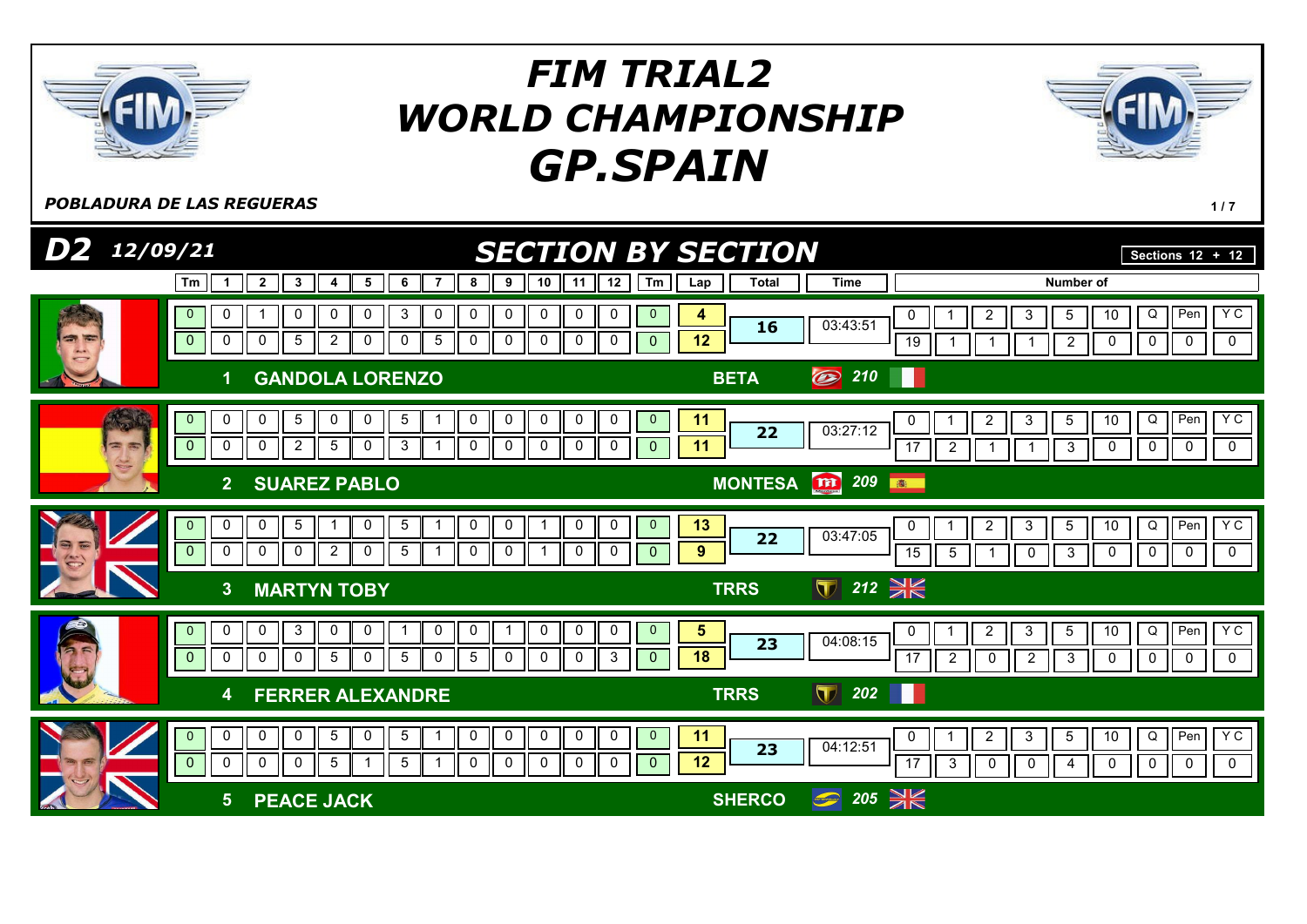

**POBLADURA DE LAS REGUERAS** 2/7

| $D2$ 12/09/21                   |                                                                                                                                                         | <b>SECTION BY SECTION</b>                                                                                                           |                     |                                  |                                                                              | Sections $12 + 12$                                                                           |
|---------------------------------|---------------------------------------------------------------------------------------------------------------------------------------------------------|-------------------------------------------------------------------------------------------------------------------------------------|---------------------|----------------------------------|------------------------------------------------------------------------------|----------------------------------------------------------------------------------------------|
|                                 | $\overline{2}$<br>3<br>6<br>Tm<br>5<br>$\mathbf 1$<br>4                                                                                                 | 10<br>12<br>Tm<br>9<br>8<br>11                                                                                                      | <b>Total</b><br>Lap | <b>Time</b>                      |                                                                              | Number of                                                                                    |
| $\frac{1}{2}$                   | 3<br>0<br>5<br>0<br>5<br>0<br>$\mathbf 0$<br>$\mathbf 0$<br>3<br>0<br>$\mathbf 0$<br>5<br>$\overline{2}$<br>0<br>0                                      | 0<br>0<br>0<br>0<br>0<br>$\mathbf 0$<br>0<br>0<br>0<br>0<br>$\mathbf 0$                                                             | 14<br>24<br>10      | 03:42:16<br>$\overline{17}$      | 5<br>3<br>2<br>$\overline{c}$<br>1                                           | Y C<br>Q<br>Pen<br>10<br>$\overline{0}$<br>$\mathbf 0$<br>$\overline{0}$<br>$\mathbf 0$<br>3 |
|                                 | <b>HAGA SONDRE</b><br>6 <sup>°</sup>                                                                                                                    |                                                                                                                                     | <b>BETA</b>         | 206 $\frac{1}{2}$<br>$\circledB$ |                                                                              |                                                                                              |
| 26                              | 0<br>0<br>$\mathbf 0$<br>0<br>5<br>5<br>$\mathbf{0}$<br>$\overline{0}$<br>0<br>5<br>0<br>$5\phantom{.0}$<br>0                                           | $\,$ 5 $\,$<br>0<br>0<br>0<br>$\mathbf{0}$<br>0<br>0<br>0<br>0<br>0<br>$\mathbf{0}$                                                 | 17<br>29<br>12      | 03:44:02<br>15                   | 3<br>5<br>2<br>0<br>0<br>4                                                   | YC<br>Q<br>Pen<br>10<br>$\mathbf 0$<br>$\mathbf 0$<br>5<br>0<br>$\mathbf 0$                  |
|                                 | <b>GELABERT ANIOL</b>                                                                                                                                   |                                                                                                                                     | <b>BETA</b>         | O<br>204<br>都                    |                                                                              |                                                                                              |
|                                 | 0<br>$5\overline{)}$<br>0<br>5<br>$\overline{2}$<br>$\mathbf 0$<br>0<br>0<br>$\overline{2}$<br>$\mathbf{0}$<br>0<br>$5\phantom{.0}$<br>$\mathbf 0$<br>0 | 5<br>5<br>0<br>0<br>$\mathbf{0}$<br>$\mathbf 0$<br>$\mathbf 0$<br>$\mathbf 0$<br>$\mathbf 0$<br>0<br>$\mathbf{0}$                   | 23<br>32<br>9       | 04:02:18<br>14                   | 3<br>$5\phantom{.0}$<br>$\overline{2}$<br>$\overline{2}$<br>3<br>$\mathbf 0$ | YC<br>Pen<br>Q<br>10<br>$\mathbf 0$<br>5<br>$\mathbf 0$<br>$\mathbf 0$<br>$\mathbf 0$        |
|                                 | <b>GREEN BILLY</b><br>8                                                                                                                                 |                                                                                                                                     | <b>SCORPA</b>       | 亚 217 → 长                        |                                                                              |                                                                                              |
|                                 | $\overline{2}$<br>3<br>5<br>0<br>$\mathbf{0}$<br>1<br>-1<br>$\mathbf{0}$<br>$\mathbf 0$<br>3<br>$5\phantom{.0}$<br>0<br>5                               | $\mathbf 0$<br>$\mathbf 0$<br>$\mathbf 0$<br>0<br>0<br>$\overline{0}$<br>5<br>$\mathbf 0$<br>0<br>0<br>$\Omega$                     | 13<br>34<br>21      | 0<br>03:48:51<br>11              | $\overline{2}$<br>3<br>$5\overline{)}$<br>6<br>$\overline{2}$<br>1           | Y C<br>Q<br>Pen<br>10<br>$\mathbf 0$<br>$\mathbf 0$<br>0<br>$\mathbf 0$<br>4                 |
|                                 | <b>RABINO CARLOALBERTO</b><br>9                                                                                                                         |                                                                                                                                     | <b>BETA</b>         | $\circledB$<br>268               |                                                                              |                                                                                              |
| $\tilde{\bullet}$<br>$\sqrt{2}$ | $5\phantom{.0}$<br>$\mathbf 0$<br>$\sqrt{5}$<br>$\overline{0}$<br>0<br>0<br>3<br>$\overline{2}$<br>$\mathbf{0}$<br>5<br>$\mathbf 0$<br>5<br>0<br>-1     | $5^{\circ}$<br>0<br>0<br>0<br>0<br>$\mathbf{0}$<br>$\overline{2}$<br>$\mathbf 0$<br>$\mathbf 0$<br>$\mathbf 0$<br>0<br>$\mathbf{0}$ | 17<br>35<br>18      | 0<br>03:42:35<br>$\overline{13}$ | $\overline{2}$<br>3<br>$5\phantom{.0}$<br>3<br>$\overline{2}$                | $Y$ C<br>Q<br>Pen<br>10<br>$\overline{0}$<br>5<br>0<br>0<br>$\mathbf 0$                      |
|                                 | <b>MARTINEZ PAU</b><br>10                                                                                                                               |                                                                                                                                     | <b>VERTIGO</b>      | $\bm{\mathcal{D}}$<br>240<br>高   |                                                                              |                                                                                              |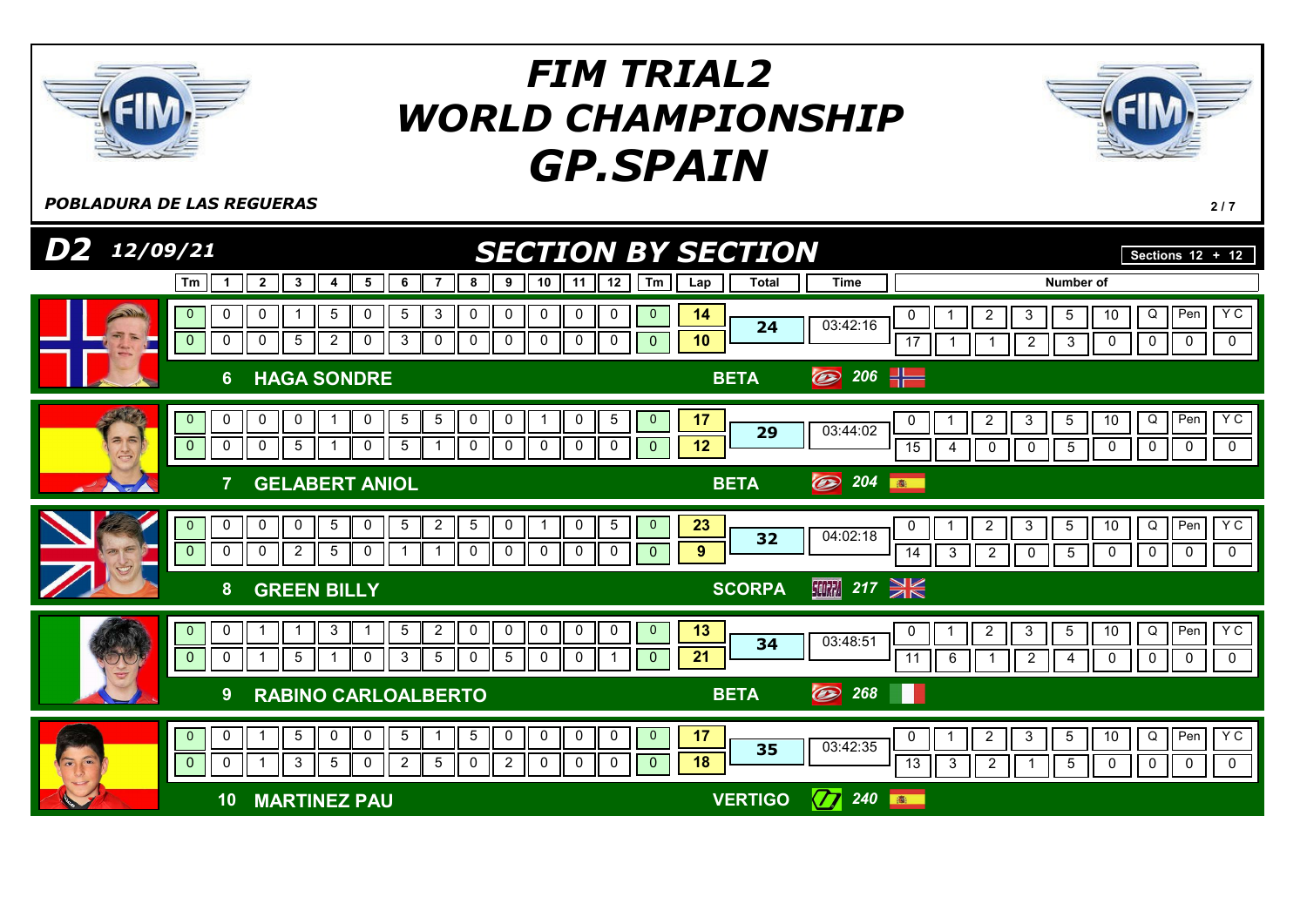

POBLADURA DE LAS REGUERAS **3/7** 

| $D2$ $12/09/21$                                                                                  | <b>SECTION BY SECTION</b>                                                                                                                                                                                                                                              |                     |                                    | Sections $12 + 12$                                                                                                                                                                                           |
|--------------------------------------------------------------------------------------------------|------------------------------------------------------------------------------------------------------------------------------------------------------------------------------------------------------------------------------------------------------------------------|---------------------|------------------------------------|--------------------------------------------------------------------------------------------------------------------------------------------------------------------------------------------------------------|
| Tm                                                                                               | $\overline{\mathbf{2}}$<br>10<br>12<br>Tm<br>$\mathbf{3}$<br>8<br>9<br>11<br>5<br>6<br>7<br>4                                                                                                                                                                          | <b>Total</b><br>Lap | <b>Time</b>                        | <b>Number of</b>                                                                                                                                                                                             |
| 0<br>$\mathbf{0}$<br>$\overline{3}$ $\overline{3}$<br>$\pmb{0}$<br>0<br>$\overline{\mathcal{L}}$ | $5\phantom{.0}$<br>$\overline{2}$<br>5<br>0<br>$5^{\circ}$<br>0<br>0<br>2<br>$\mathbf{0}$<br>-1<br>5 <sub>5</sub><br>$\mathbf{3}$<br>$\mathbf{1}$<br>0<br>5<br>$\overline{0}$<br>0<br>$\mathbf{0}$<br>$\mathbf{1}$<br>$\overline{1}$<br>$\overline{0}$<br>$\mathbf{1}$ | 22<br>39<br>17      | 03:43:59                           | Pen<br>Y C<br>Q<br>$\overline{\mathbf{c}}$<br>5<br>10<br>0<br>3<br>$\mathbf 0$<br>$\overline{0}$<br>$\mathbf 0$<br>$\boldsymbol{9}$<br>$\overline{c}$<br>$\overline{5}$<br>0                                 |
| 11                                                                                               | <b>CANALES ALEX</b>                                                                                                                                                                                                                                                    | <b>SHERCO</b>       | 255<br>$\circledcirc$              | 第1                                                                                                                                                                                                           |
| $\mathbf 0$<br>$\mathbf{0}$<br>$\mathbf{0}$<br>$\mathbf 0$<br>┍<br>$\equiv$                      | $5\phantom{.0}$<br>$\overline{5}$<br>$\,$ 5 $\,$<br>$\mathbf{0}$<br>0<br>3<br>$5^{\circ}$<br>0<br>0<br>0<br>0<br>5<br>$5\overline{)}$<br>$5\phantom{.0}$<br>0<br>$\overline{0}$<br>$\overline{1}$<br>$\overline{0}$<br>0<br>0<br>0                                     | 25<br>42<br>17      | 03:41:37                           | Pen<br>Y C<br>$\overline{c}$<br>Q<br>3<br>5<br>10<br>0<br>$\mathbf 0$<br>0<br>$\mathbf 0$<br>12<br>$\mathbf 0$<br>0<br>4<br>7                                                                                |
| 12 <sub>2</sub>                                                                                  | <b>VOLD GUNVALDSEN JARAND MATIAS</b>                                                                                                                                                                                                                                   | <b>TRRS</b>         | 225 $\frac{1}{2}$<br>$\mathbf \Pi$ |                                                                                                                                                                                                              |
| $\overline{c}$<br>$\mathbf{0}$<br>$\mathbf{0}$<br>0<br>23                                        | $5\phantom{.0}$<br>5 <sub>5</sub><br>$\mathbf{3}$<br>$\overline{5}$<br>$\mathbf 0$<br>3<br>0<br>0<br>$\overline{c}$<br>0<br>$\mathbf 0$<br>$\overline{c}$<br>$\overline{2}$<br>5 <sup>5</sup><br>$\mathbf{3}$<br>$\mathbf 0$<br>0<br>0<br>$\overline{0}$<br>-1         | 26<br>42<br>16      | 03:50:29                           | YC<br>Q<br>Pen<br>$\overline{c}$<br>3<br>5<br>10<br>0<br>$\mathbf 0$<br>$\mathbf 0$<br>8<br>$5\overline{)}$<br>0<br>$\mathbf 0$<br>3<br>4<br>4                                                               |
| 13                                                                                               | <b>MIQUEL ERIC</b>                                                                                                                                                                                                                                                     | <b>TRRS</b>         | $\blacksquare$<br>264              | 高                                                                                                                                                                                                            |
| $5\phantom{.0}$<br>$\mathbf{0}$<br>$\frac{1}{\sqrt{2}}$<br>$\mathbf{0}$<br>0                     | $5\phantom{.0}$<br>$\overline{2}$<br>5 <sup>5</sup><br>$\mathbf{3}$<br>$\overline{2}$<br>$\mathbf 0$<br>$\mathbf 0$<br>$\mathbf 0$<br>5<br>$\overline{0}$<br>5 <sub>5</sub><br>$5\phantom{.0}$<br>$\mathbf 0$<br>0<br>0<br>$\mathbf{0}$<br>$\Omega$<br>0               | 29<br>43<br>14      | 03:35:45                           | YC<br>Q<br>Pen<br>$\overline{2}$<br>3<br>$5\phantom{.0}$<br>10<br>0<br>$\mathbf 0$<br>6<br>$\mathbf 0$<br>9<br>$\overline{2}$<br>6<br>0<br>0<br>-1                                                           |
| 14                                                                                               | <b>MEMPÖR MARCO</b>                                                                                                                                                                                                                                                    | <b>TRRS</b>         | $\blacksquare$<br>271              |                                                                                                                                                                                                              |
| $\mathbf 0$<br>$\mathbf{0}$<br>$\mathbf 0$<br>$\mathbf{0}$<br>景.<br><b>AL</b>                    | $5\phantom{.0}$<br>$\overline{2}$<br>$\overline{c}$<br>$\mathbf{3}$<br>$\mathsf 0$<br>$5\phantom{.0}$<br>$\overline{0}$<br>5 <sub>5</sub><br>0<br>0<br>0<br>$\overline{2}$<br>5<br>3<br>$5^{\circ}$<br>2<br>0<br>$\overline{0}$<br>0<br>-1                             | 23<br>44<br>21      | 03:47:41                           | Y C<br>Q<br>Pen<br>$\overline{2}$<br>$\mathbf{3}$<br>$5\phantom{.0}$<br>10<br>0<br>8<br>$5\overline{)}$<br>$\mathbf 0$<br>$\mathbf 0$<br>$\Omega$<br>$\overline{2}$<br>$\overline{5}$<br>0<br>$\overline{4}$ |
| 15                                                                                               | <b>AVENDAÑO DAVID</b>                                                                                                                                                                                                                                                  | <b>TRRS</b>         | 227<br>$\mathbf \Pi$               | $\sim 223$ .                                                                                                                                                                                                 |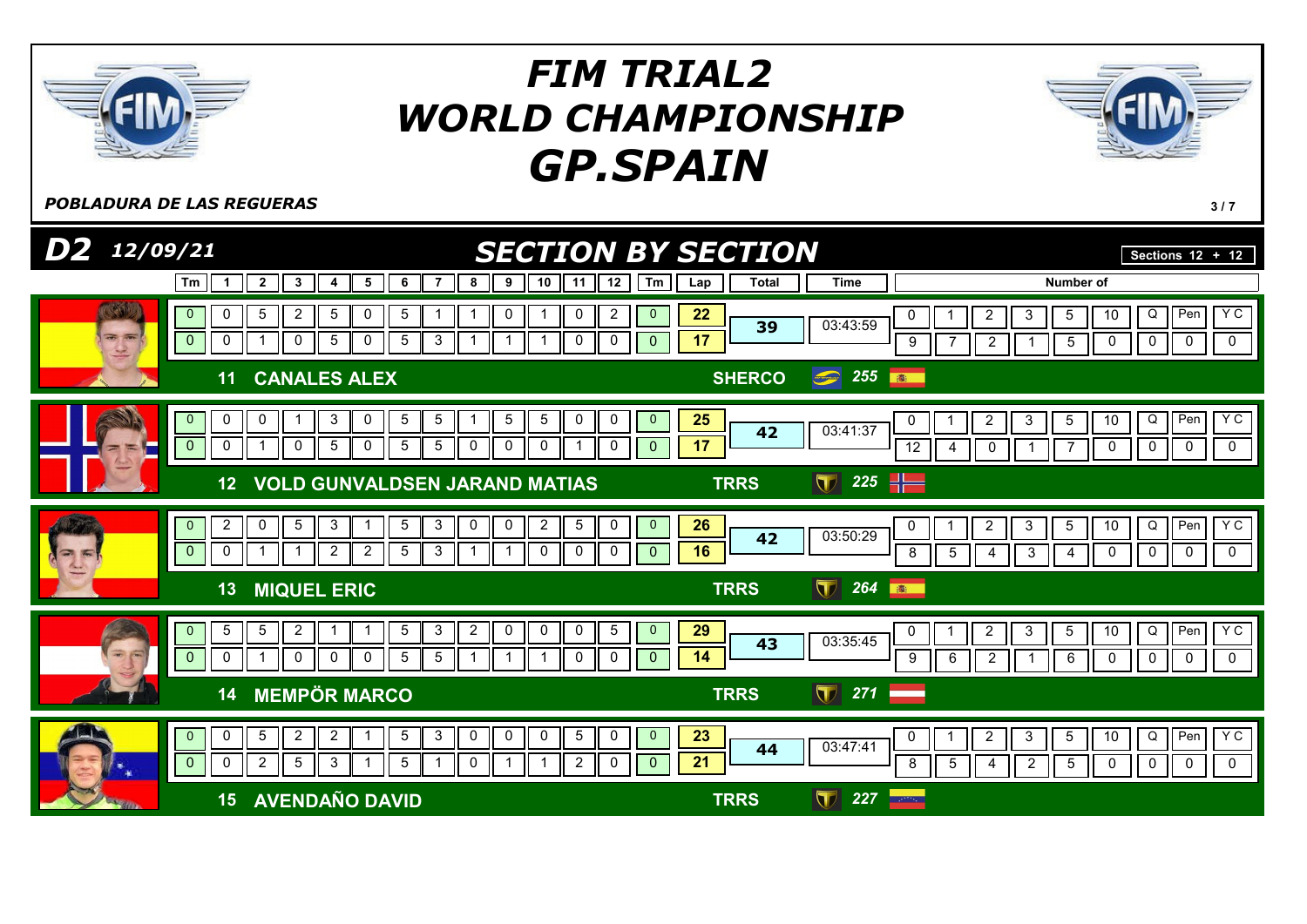

**POBLADURA DE LAS REGUERAS** 4/7

| D2 12/09/21              | <b>SECTION BY SECTION</b>                                                                                                                                                                                                                                                           |                                                                                                                             | Sections $12 + 12$                                                                   |
|--------------------------|-------------------------------------------------------------------------------------------------------------------------------------------------------------------------------------------------------------------------------------------------------------------------------------|-----------------------------------------------------------------------------------------------------------------------------|--------------------------------------------------------------------------------------|
|                          | 12<br>$\overline{\mathbf{2}}$<br>5<br>6<br>8<br>9<br>10<br>Tm<br>3<br>11<br>Tm<br>$\mathbf 1$<br>4                                                                                                                                                                                  | <b>Total</b><br><b>Time</b><br>Number of<br>Lap                                                                             |                                                                                      |
|                          | $\mathbf 0$<br>5<br>5<br>$\overline{5}$<br>0<br>0<br>3<br>5<br>0<br>0<br>0<br>$\mathbf{0}$<br>0<br>$\mathbf 0$<br>$\pmb{0}$<br>5<br>0<br>5<br>5<br>$\mathbf 0$<br>5<br>0<br>0<br>0<br>0<br>$\mathbf 0$<br>-1                                                                        | 23<br>$\overline{2}$<br>5<br>0<br>3<br>03:45:46<br>45<br>22<br>$\overline{13}$<br>$\overline{2}$<br>$\mathbf 0$<br>8        | Pen<br>Y C<br>10<br>Q<br>$\mathbf 0$<br>$\mathbf 0$<br>$\mathbf 0$<br>0              |
|                          | <b>TOURNOUR GIANLUCA</b><br>16                                                                                                                                                                                                                                                      | 263<br><b>GAS GAS</b><br>$\mathbf{G}$                                                                                       |                                                                                      |
|                          | $\sqrt{5}$<br>$\,$ 5 $\,$<br>$\sqrt{5}$<br>$\overline{5}$<br>$\mathbf{0}$<br>5<br>0<br>0<br>0<br>$\mathbf{0}$<br>0<br>0<br>0<br>-1<br>$\overline{0}$<br>0<br>5<br>$5\overline{)}$<br>$\mathbf 0$<br>5<br>5<br>0<br>0<br>0<br>0<br>0<br>0<br>$\overline{0}$                          | 26<br>$\overline{2}$<br>3<br>5<br>0<br>03:47:57<br>46<br>$\overline{20}$<br>14<br>$\mathbf 0$<br>9<br>0                     | YC<br>10<br>$\mathsf Q$<br>Pen<br>$\mathbf 0$<br>$\mathbf 0$<br>$\mathbf 0$<br>0     |
|                          | <b>FARRE ARNAU</b><br>17                                                                                                                                                                                                                                                            | <b>SCORPA</b><br>219<br><b>SCORPA</b><br>高                                                                                  |                                                                                      |
| $= 5$                    | 5<br>$\,$ 5 $\,$<br>$\sqrt{5}$<br>5<br>$\mathbf 0$<br>$\mathbf{0}$<br>0<br>5<br>0<br>0<br>$\mathbf{0}$<br>0<br>0<br>$\bf{0}$<br>$\mathbf{3}$<br>0<br>$5\phantom{.0}$<br>0<br>$5\phantom{.0}$<br>5<br>0<br>0<br>-1<br>0<br>$\mathbf 0$<br>1                                          | 26<br>$\overline{c}$<br>3<br>$5\phantom{.0}$<br>0<br>03:19:07<br>47<br>21<br>$\overline{11}$<br>8<br>0<br>4                 | Y C<br>10<br>$\overline{Q}$<br>Pen<br>$\mathbf 0$<br>$\mathbf 0$<br>$\mathbf 0$<br>0 |
|                          | <b>TRUEBA GERARD</b><br>18                                                                                                                                                                                                                                                          | O<br>250<br><b>BETA</b><br>高                                                                                                |                                                                                      |
| $\sqrt{2}$<br>$\sqrt{2}$ | $\mathbf{3}$<br>$5\phantom{.0}$<br>$\overline{2}$<br>$\overline{5}$<br>$\mathbf{3}$<br>3<br>5<br>$\mathbf 0$<br>0<br>5<br>$\mathbf{0}$<br>$\mathbf 0$<br>$\overline{0}$<br>3<br>$5\phantom{.0}$<br>0<br>0<br>0<br>$\mathbf{0}$<br>0<br>1                                            | 33<br>$\overline{a}$<br>$5\phantom{.0}$<br>$\mathbf{3}$<br>0<br>03:20:43<br>47<br>14<br>6<br>8<br>$5\phantom{.0}$<br>1<br>4 | <b>YC</b><br>10<br>Q<br>Pen<br>$\mathbf 0$<br>$\mathbf 0$<br>0<br>$\mathbf 0$        |
|                          | <b>KRAFT JOSCHKA</b><br>19                                                                                                                                                                                                                                                          | $\blacksquare$<br>252<br><b>TRRS</b>                                                                                        |                                                                                      |
|                          | $5\phantom{.0}$<br>$5\phantom{.0}$<br>5<br>$\overline{5}$<br>3<br>0<br>0<br>0<br>$\mathbf{0}$<br>$\overline{5}$<br>$\overline{0}$<br>$\overline{0}$<br>3<br>5<br>$\mathbf{0}$<br>3<br>$\mathbf 0$<br>$\mathbf{2}$<br>0<br>$\overline{2}$<br>$\mathbf 0$<br>0<br>$\overline{0}$<br>0 | 31<br>$\overline{2}$<br>$\mathbf{3}$<br>$\overline{5}$<br>0<br>03:57:22<br>47<br>16<br>9<br>$\overline{2}$<br>6<br>3<br>4   | YC<br>$\overline{Q}$<br>Pen<br>10<br>0<br>$\mathbf 0$<br>$\mathbf 0$<br>0            |
|                          | <b>NILSEN MATS</b><br>20                                                                                                                                                                                                                                                            | $\sigma$<br>$\frac{1}{1}$<br>253<br><b>VERTIGO</b>                                                                          |                                                                                      |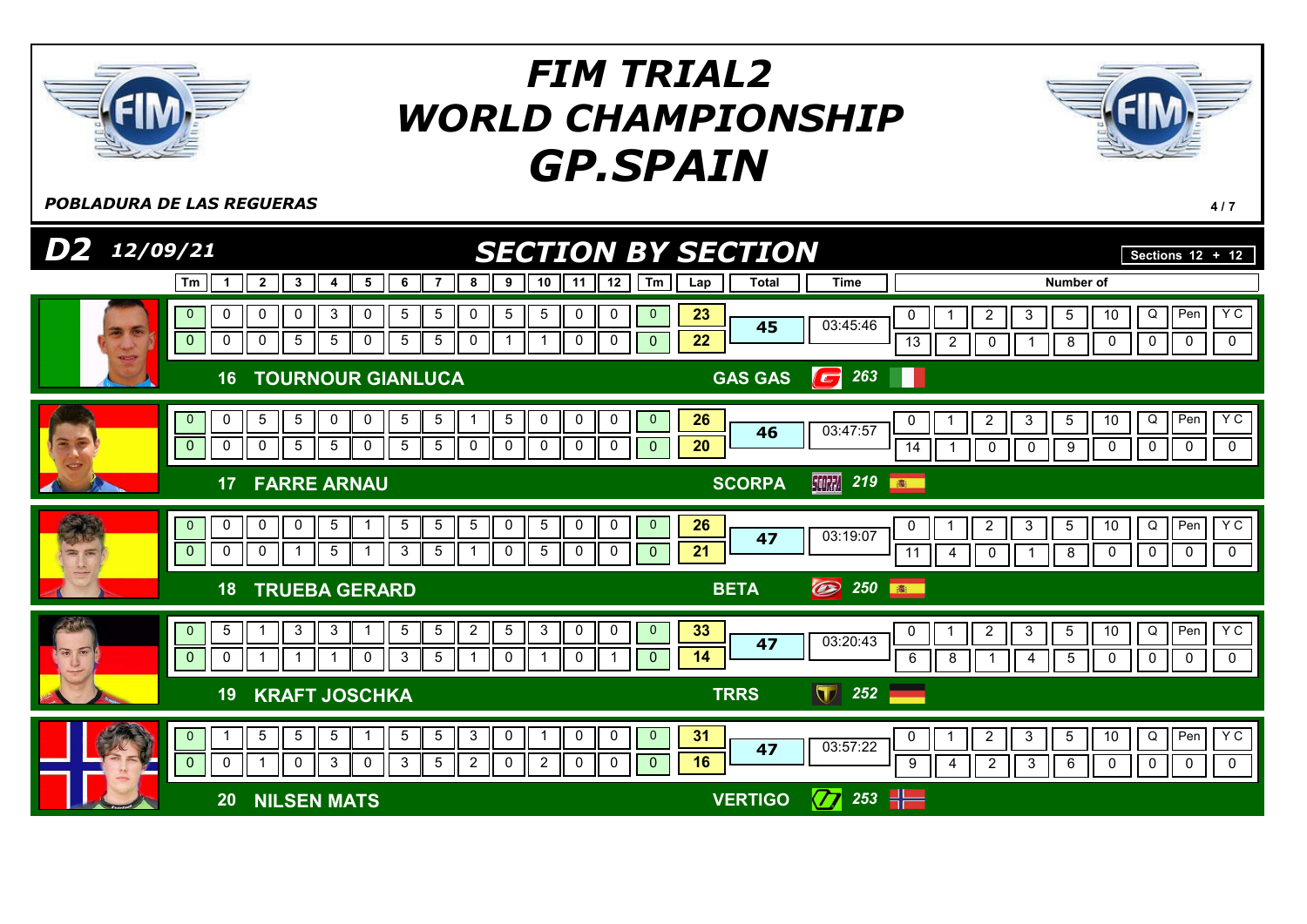

POBLADURA DE LAS REGUERAS **5/7** 

| $D2$ 12/09/21 |                                                 |                                                                                                                                                                                                | <b>SECTION BY SECTION</b>                      |                                                             | Sections $12 + 12$                                                                           |
|---------------|-------------------------------------------------|------------------------------------------------------------------------------------------------------------------------------------------------------------------------------------------------|------------------------------------------------|-------------------------------------------------------------|----------------------------------------------------------------------------------------------|
|               | Tm<br>$\mathbf 1$                               | 10<br>12<br>$\overline{2}$<br>3<br>5<br>6<br>9<br>7<br>8<br>11<br>4                                                                                                                            | Tm<br><b>Total</b><br>Lap                      | <b>Time</b>                                                 | Number of                                                                                    |
|               | 0<br>$\overline{0}$<br>$\mathbf 0$<br>0         | $\mathbf 5$<br>$\mathbf 0$<br>$\mathbf{3}$<br>$5\phantom{.0}$<br>0<br>5<br>5<br>0<br>0<br>$\,$ 5 $\,$<br>$\overline{5}$<br>$5\phantom{.0}$<br>$\sqrt{5}$<br>0<br>5<br>0<br>0<br>0              | 25<br>$\mathbf 0$<br>52<br>27<br>$\mathbf{0}$  | $\overline{c}$<br>0<br>03:47:25<br>10<br>0<br>4             | YC<br>Pen<br>$Q \mid$<br>10<br>3<br>5<br>$\mathbf 0$<br>0<br>$\mathbf 0$<br>9<br>0           |
|               | 21                                              | <b>RIBAU SERGIO</b>                                                                                                                                                                            | <b>SCORPA</b>                                  | <b>SCORPA</b><br>234<br>卷                                   |                                                                                              |
|               | $\overline{0}$<br>0<br>$\mathbf{0}$<br>3        | 3<br>$\overline{c}$<br>$\overline{2}$<br>5<br>0<br>0<br>5<br>5<br>5<br>-1<br>3<br>2<br>3<br>5<br>3<br>$\mathbf 0$<br>3<br>0<br>0<br>0                                                          | 29<br>$\mathbf{0}$<br>52<br>23<br>$\mathbf{0}$ | $\overline{2}$<br>0<br>03:49:13<br>3<br>$\overline{7}$<br>3 | YC<br>Pen<br>3<br>10<br>Q<br>5<br>0<br>$\mathbf 0$<br>5<br>0<br>6<br>0                       |
|               | 22                                              | <b>DINARES PAU</b>                                                                                                                                                                             | <b>VERTIGO</b>                                 | $\sigma$<br>231<br><b>B</b>                                 |                                                                                              |
|               | 0<br>$\mathbf{0}$<br>$\mathbf{0}$<br>0          | $\sqrt{5}$<br>$5\phantom{.0}$<br>5<br>$\overline{\mathbf{c}}$<br>5<br>0<br>1<br>-1<br>-1<br>$\mathbf{3}$<br>$5\phantom{.0}$<br>0<br>5<br>5<br>5<br>$\overline{2}$<br>0<br>0<br>1               | 27<br>$\mathbf{0}$<br>54<br>27<br>$\mathbf{0}$ | $\overline{c}$<br>0<br>03:14:34<br>$\overline{2}$<br>6      | YC<br>Pen<br>Q<br>10<br>3<br>5<br>0<br>$\mathbf 0$<br>8<br>0<br>0                            |
|               | 23                                              | <b>SPREAFICO MATTIA</b>                                                                                                                                                                        | <b>SHERCO</b>                                  | $\bigcirc$ 247                                              |                                                                                              |
| $= 5$         | 0<br>$\overline{0}$<br>$\mathbf{0}$<br>0        | $5\phantom{.0}$<br>$\sqrt{5}$<br>3<br>$\overline{5}$<br>0<br>5<br>0<br>5<br>-1<br>$5\phantom{.0}$<br>5<br>0<br>5<br>$5\phantom{.0}$<br>$\overline{2}$<br>0<br>-1                               | $\mathbf{0}$<br>31<br>57<br>26<br>$\mathbf{0}$ | $\overline{2}$<br>0<br>03:18:55<br>6                        | YC<br>Q<br>3<br>10<br>Pen<br>5<br>0<br>$\mathbf 0$<br>0<br>0<br>9                            |
|               | 24                                              | <b>REUMSCHÜSSEL PAUL</b>                                                                                                                                                                       | <b>TRRS</b>                                    | $\blacksquare$<br>226                                       |                                                                                              |
|               | $\mathbf{0}$<br>$\mathbf 0$<br>$\mathbf 0$<br>0 | 3<br>3<br>$\overline{5}$<br>$5\phantom{.0}$<br>0<br>$\overline{5}$<br>$\overline{5}$<br>5<br>0<br>0<br>1<br>5<br>5<br>$5\phantom{.0}$<br>2<br>5<br>$\overline{2}$<br>$\overline{2}$<br>0<br>-1 | 32<br>$\mathbf{0}$<br>61<br>29<br>$\mathbf{0}$ | $\overline{2}$<br>0<br>03:16:38<br>6<br>3<br>4              | Y C<br>$Q \mid$<br>Pen<br>$\mathbf{3}$<br>5<br>10<br>0<br>$\overline{2}$<br>9<br>0<br>0<br>0 |
|               | 25                                              | <b>ROPER JOSHUA</b>                                                                                                                                                                            | <b>TRRS</b>                                    | 281<br>$\bf \nabla$                                         |                                                                                              |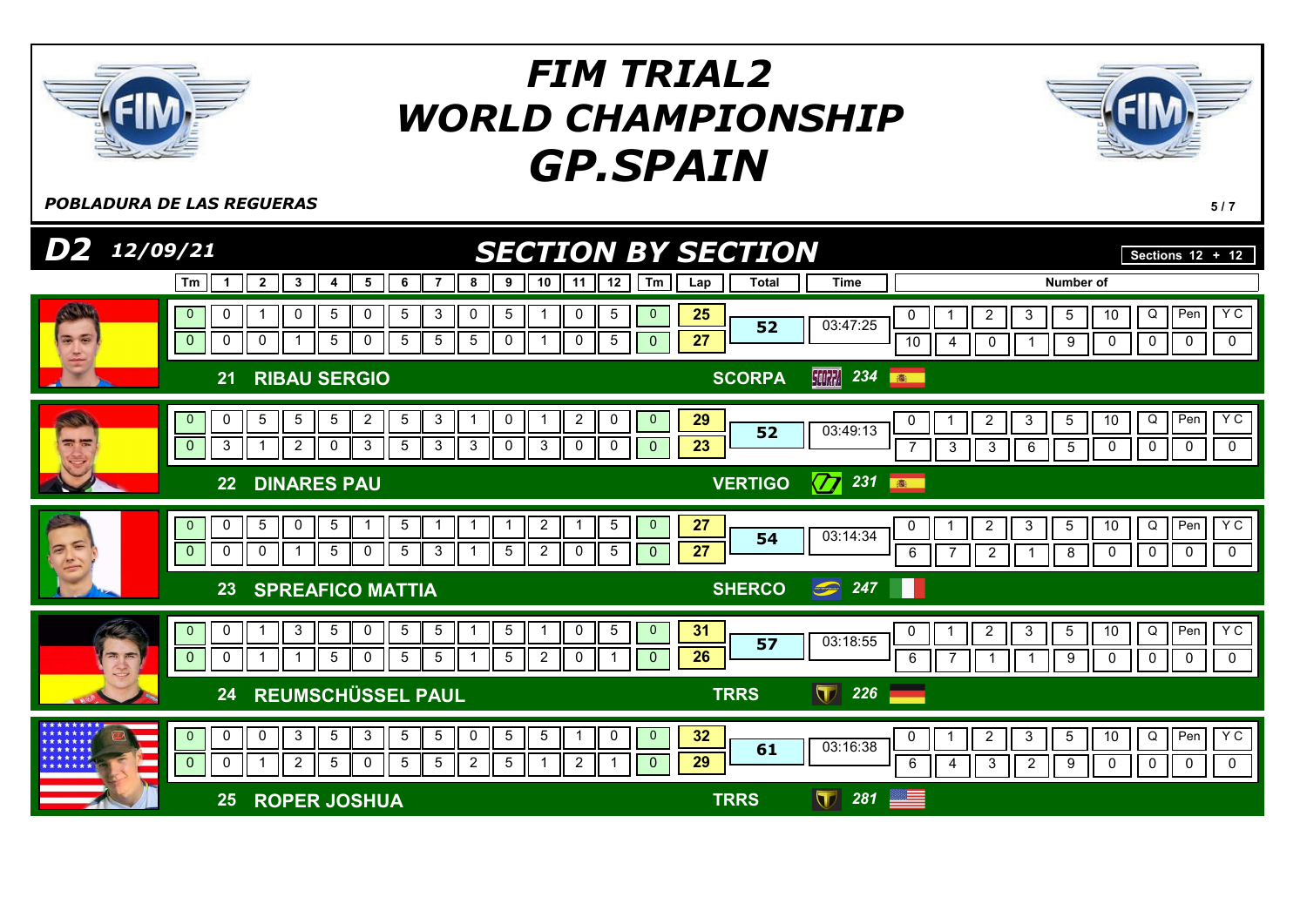

POBLADURA DE LAS REGUERAS **6/7** 

| $D2$ 12/09/21                                                                            | <b>SECTION BY SECTION</b>                                                                                                                                                                                                                                                                                   |                                                                                                                        | Sections $12 + 12$                                                                            |
|------------------------------------------------------------------------------------------|-------------------------------------------------------------------------------------------------------------------------------------------------------------------------------------------------------------------------------------------------------------------------------------------------------------|------------------------------------------------------------------------------------------------------------------------|-----------------------------------------------------------------------------------------------|
| Tm<br>$\mathbf 1$                                                                        | $\mathbf{3}$<br>6<br>12<br>$\overline{\mathbf{2}}$<br>5<br>7<br>8<br>9<br>10<br>11<br>Tm<br>4                                                                                                                                                                                                               | Number of<br><b>Time</b><br>Total<br>Lap                                                                               |                                                                                               |
| 0<br>$\overline{0}$<br>$\begin{pmatrix} 1 \\ 1 \\ -1 \end{pmatrix}$<br>$\mathbf{0}$<br>0 | $5\phantom{.0}$<br>$\overline{2}$<br>$\overline{2}$<br>3<br>$\overline{5}$<br>$\mathbf 5$<br>5<br>0<br>5<br>$\mathbf{0}$<br>$\mathbf{3}$<br>5<br>$\overline{2}$<br>5<br>$\mathbf 0$<br>5<br>5<br>5<br>$\mathbf{1}$<br>0<br>$\mathbf{0}$                                                                     | 34<br>0<br>$\overline{\mathbf{c}}$<br>5<br>3<br>03:44:01<br>66<br>32<br>$\sqrt{3}$<br>$\sqrt{2}$<br>5<br>$10$<br>4     | <b>YC</b><br>$\overline{Q}$<br>10<br>Pen<br>$\mathbf 0$<br>$\mathbf 0$<br>$\mathbf 0$<br>0    |
| 26 <sup>°</sup>                                                                          | <b>VILA GIL</b>                                                                                                                                                                                                                                                                                             | 261<br>$\blacksquare$<br><b>TRRS</b><br>图                                                                              |                                                                                               |
| $\mathbf{0}$<br>0<br>$\overline{0}$<br>$\mathbf 0$<br>$= 5$                              | $\overline{5}$<br>5<br>5<br>0<br>5<br>5<br>5<br>5<br>-1<br>$\mathbf{0}$<br>-1<br>$5\phantom{.0}$<br>$\overline{2}$<br>$5\phantom{.0}$<br>$\sqrt{5}$<br>$\mathbf{3}$<br>5<br>$5\phantom{.0}$<br>$\mathbf 0$<br>$\mathbf 5$<br>$\overline{1}$<br>$\mathbf 1$<br>$\mathbf{0}$                                  | 38<br>$\overline{c}$<br>$\mathbf{3}$<br>$\sqrt{5}$<br>$\pmb{0}$<br>03:41:55<br>75<br>37<br>13<br>5<br>4<br>-1          | <b>YC</b><br>10<br>$\mathsf Q$<br>Pen<br>$\mathbf 0$<br>$\mathbf 0$<br>$\mathbf 0$<br>0       |
| 27                                                                                       | <b>VALL GAUDI</b>                                                                                                                                                                                                                                                                                           | $\begin{array}{ c c c }\n\hline\n\textbf{G} & 352 & \textbf{e} \n\end{array}$<br><b>GAS GAS</b>                        |                                                                                               |
| 0<br>$\mathbf{0}$<br>$\mathbf 0$                                                         | $\sqrt{5}$<br>$5\phantom{.0}$<br>$\overline{5}$<br>$\sqrt{5}$<br>$\overline{2}$<br>0<br>0<br>$\mathbf 5$<br>5<br>5<br>-1<br>$\mathbf{0}$<br>$\overline{2}$<br>$\sqrt{5}$<br>$\overline{5}$<br>$5\phantom{.0}$<br>$5\phantom{.0}$<br>5<br>$\mathbf 0$<br>3<br>$\overline{\mathbf{1}}$<br>5<br>$\overline{0}$ | 38<br>$\boldsymbol{2}$<br>3<br>$5\phantom{.0}$<br>0<br>03:13:37<br>76<br>38<br>$\overline{2}$<br>13<br>4<br>4          | Y C<br>Q<br>Pen<br>10<br>$\mathbf 0$<br>$\mathbf 0$<br>0<br>0                                 |
| 28                                                                                       | <b>MATTHEEUWS EMILE</b>                                                                                                                                                                                                                                                                                     | $\boxed{6}$ 272<br><b>GAS GAS</b>                                                                                      |                                                                                               |
| $\overline{0}$<br>$\mathbf{0}$<br>0                                                      | $5\phantom{.0}$<br>3<br>3<br>$\sqrt{5}$<br>3<br>$\overline{2}$<br>$\mathbf 5$<br>5<br>0<br>5<br>$\mathbf{3}$<br>$\mathbf{0}$<br>5<br>3<br>5<br>5<br>$\sqrt{5}$<br>0<br>$\sqrt{5}$<br>5<br>$\overline{0}$<br>-1<br>-1                                                                                        | 40<br>$\overline{2}$<br>3<br>$5\overline{)}$<br>0<br>04:10:54<br>76<br>36<br>$\mathbf{3}$<br>$\overline{5}$<br>11<br>4 | $\overline{D}$<br>YC<br>10<br>Pen<br>$\mathbf 0$<br>$\mathsf 0$<br>$\mathbf 0$<br>$\mathbf 0$ |
| 29                                                                                       | <b>TAKEDA YOHITO</b>                                                                                                                                                                                                                                                                                        | $\sqrt{7}$ 270 $\circ$<br><b>VERTIGO</b>                                                                               |                                                                                               |
| 0<br>$\mathbf{0}$<br>$\overline{0}$<br>0                                                 | $5\phantom{.0}$<br>5<br>$\overline{2}$<br>5<br>5<br>5<br>$\sqrt{5}$<br>$\overline{2}$<br>5<br>$\mathbf{0}$<br>5<br>5<br>3<br>5<br>$5\overline{)}$<br>3<br>$\overline{5}$<br>$\overline{2}$<br>5<br>5<br>0<br>$\mathbf{0}$                                                                                   | 49<br>2<br>3<br>5<br>0<br>03:26:05<br>84<br>35<br>2<br>$\overline{14}$<br>3<br>$\overline{2}$<br>3                     | Y C<br>Q<br>Pen<br>10<br>$\mathbf 0$<br>0<br>$\mathbf 0$<br>0                                 |
| 30                                                                                       | <b>LESTANG JORDI</b>                                                                                                                                                                                                                                                                                        | <b>m</b> 245<br><b>MONTESA</b><br><b>B</b>                                                                             |                                                                                               |